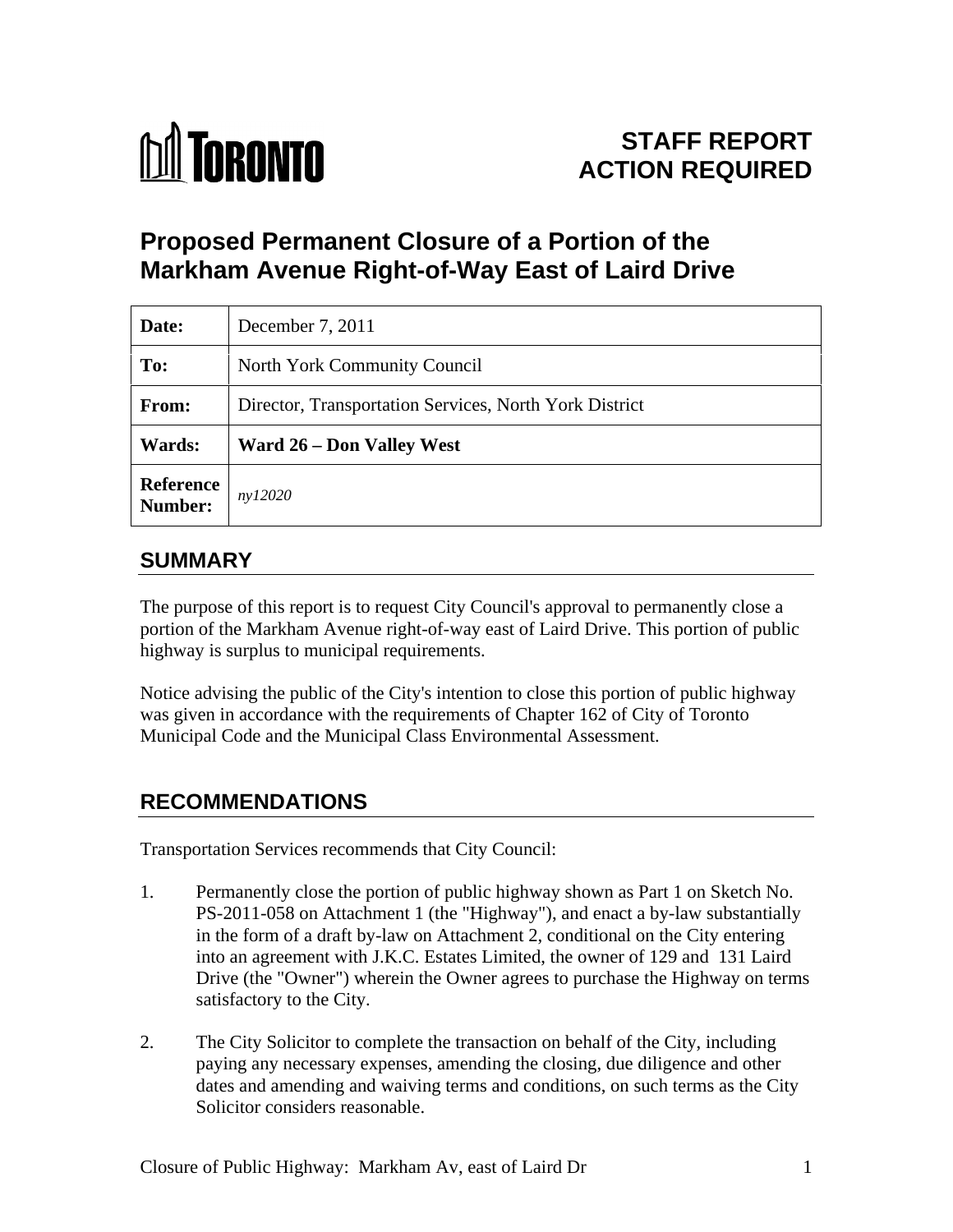#### **Financial Impact**

The closing of the Highway will not result in any costs to the City, because the purchaser of the Highway is responsible for all costs associated with closing the Highway.

### **DECISION HISTORY**

In accordance with the City's Real Estate Disposal By-law No. 814-2007, the Highway was declared surplus on September 20, 2011 (DAF No. 2011-237) conditional upon the Highway being permanently closed with the intended manner of disposal to be inviting an offer from the Owner to purchase the Highway.

The Chief Corporate Officer authorized, on November 23, 2011, the General Manager of Transportation Services to give notice to the public of a proposed by-law to close the Highway in accordance with the requirements of the City of Toronto Municipal Code Chapter 162 and the Municipal Class Environmental Assessment for Schedule A+ activities (DAF No. 2011-301).

# **ISSUE BACKGROUND**

The Owner submitted a formal request to acquire the Highway to add to its current holdings for purposes of accommodating sufficient lot area to construct a car dealership.

A 3.44 m wide widening on Laird Drive is not part of this proposed property acquisition and will be retained by the City.

# **COMMENTS**

Transportation Services staff reviewed the Owner's request and has determined that the Highway is surplus to municipal requirements and can be sold to the Owner without impact on existing or future traffic operations.

|  | Description:          | Shown as Part 1 on Sketch No. PS-2011-058 |
|--|-----------------------|-------------------------------------------|
|  | pproximate Size       | 27 m long x 20 m wide (rectangular)       |
|  |                       |                                           |
|  | Approximate Area      | $544 \text{ m}^2 (5,855 \text{ ft}^2)$    |
|  | <b>Current Status</b> | Public highway                            |
|  |                       |                                           |

Details of the Laneway are as follows:

Enbridge Gas Distribution Inc. advises that they have gas facilities within the proposed property closure and an easement will be required.